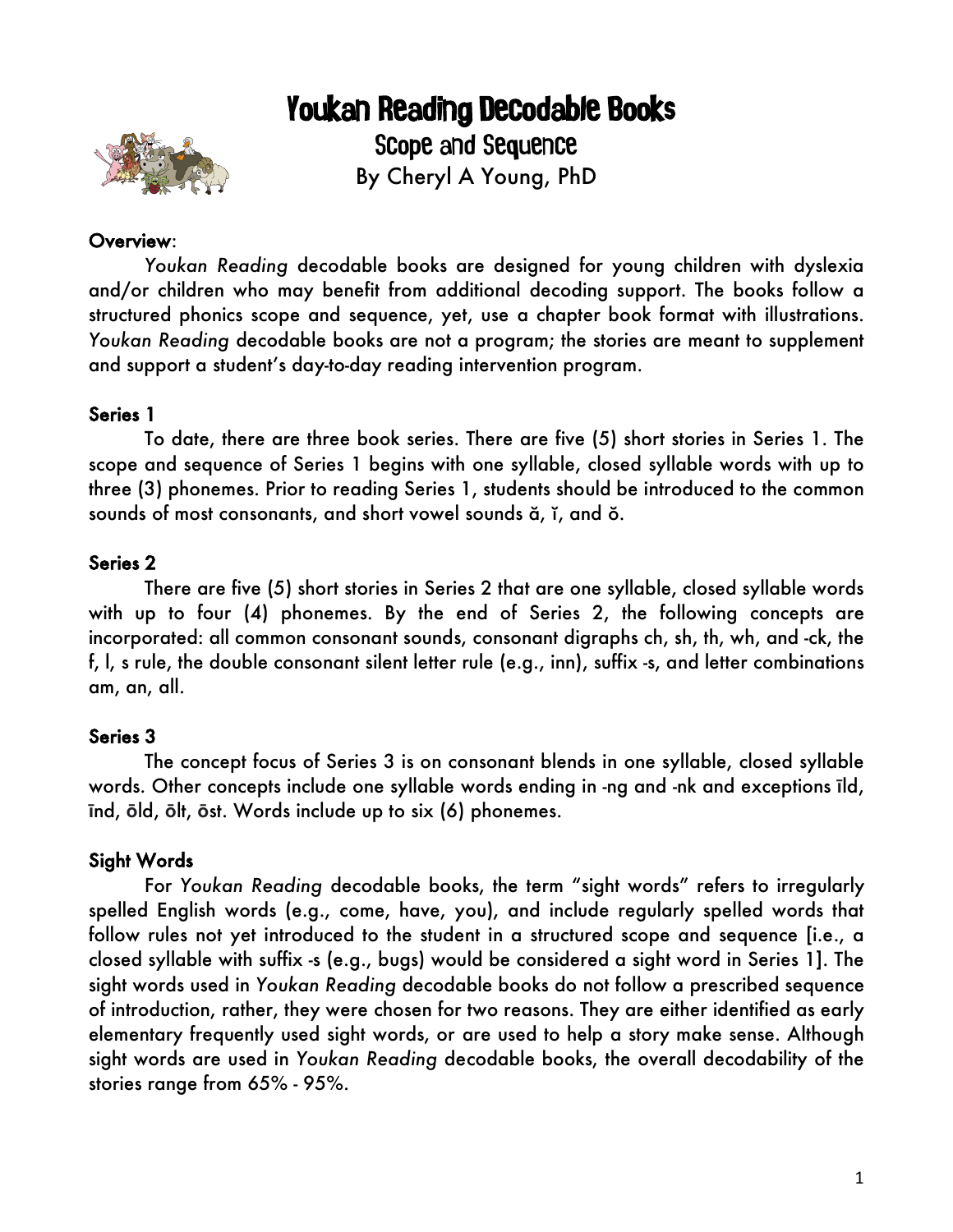| <b>Youkan Reading Decodable Books</b><br>Scope and Sequence |                                                                                       |                                                                                                                   |  |  |
|-------------------------------------------------------------|---------------------------------------------------------------------------------------|-------------------------------------------------------------------------------------------------------------------|--|--|
| Series 1                                                    | <b>Closed Syllables (up to 3 phonemes)</b>                                            |                                                                                                                   |  |  |
| A Dig                                                       | Consonants:<br>Vowels:<br>Sight Words:                                                | b, c, d, f, g, h, k, l, n, p, r, s, t<br>ă, ĭ, ŏ<br>a, and, is, the                                               |  |  |
| Fig the Pig                                                 | <b>Consonants:</b><br>Vowels:<br>Digraphs:<br>Sight Words:                            | b, c, d, f, g, h, k, l, m, n, p, r, s, t, x<br>ă, ĭ, ŏ, <b>ŭ</b><br>sh<br>a, and, he, of, the, then, was          |  |  |
| The Bug                                                     | Consonants:<br>Vowels:<br>Sight Words:                                                | b, c, d, f, g, h, k, l, m, n, p, r, s, t, x, z<br>ă, ĭ, ŏ, ŭ<br>a, put, the, was                                  |  |  |
| The Run                                                     | <b>Consonants:</b><br>Vowels:<br>Sight Words:                                         | b, c, d, f, g, h, k, l, m, n, p, r, s, t, x, z<br>ă, <b>ĕ,</b> ĭ, ŏ, ŭ<br>no, said, the, to                       |  |  |
| No Bath                                                     | <b>Consonants:</b><br>Vowels:<br>Digraphs:<br>Letter Combinations: qu<br>Sight Words: | b, c, d, f, g, h, k, l, m, n, p, r, s, t, w, x, z<br>ă, ĕ, ĭ, ŏ, ŭ<br>sh, th, ck<br>a, and, he, no, said, the, to |  |  |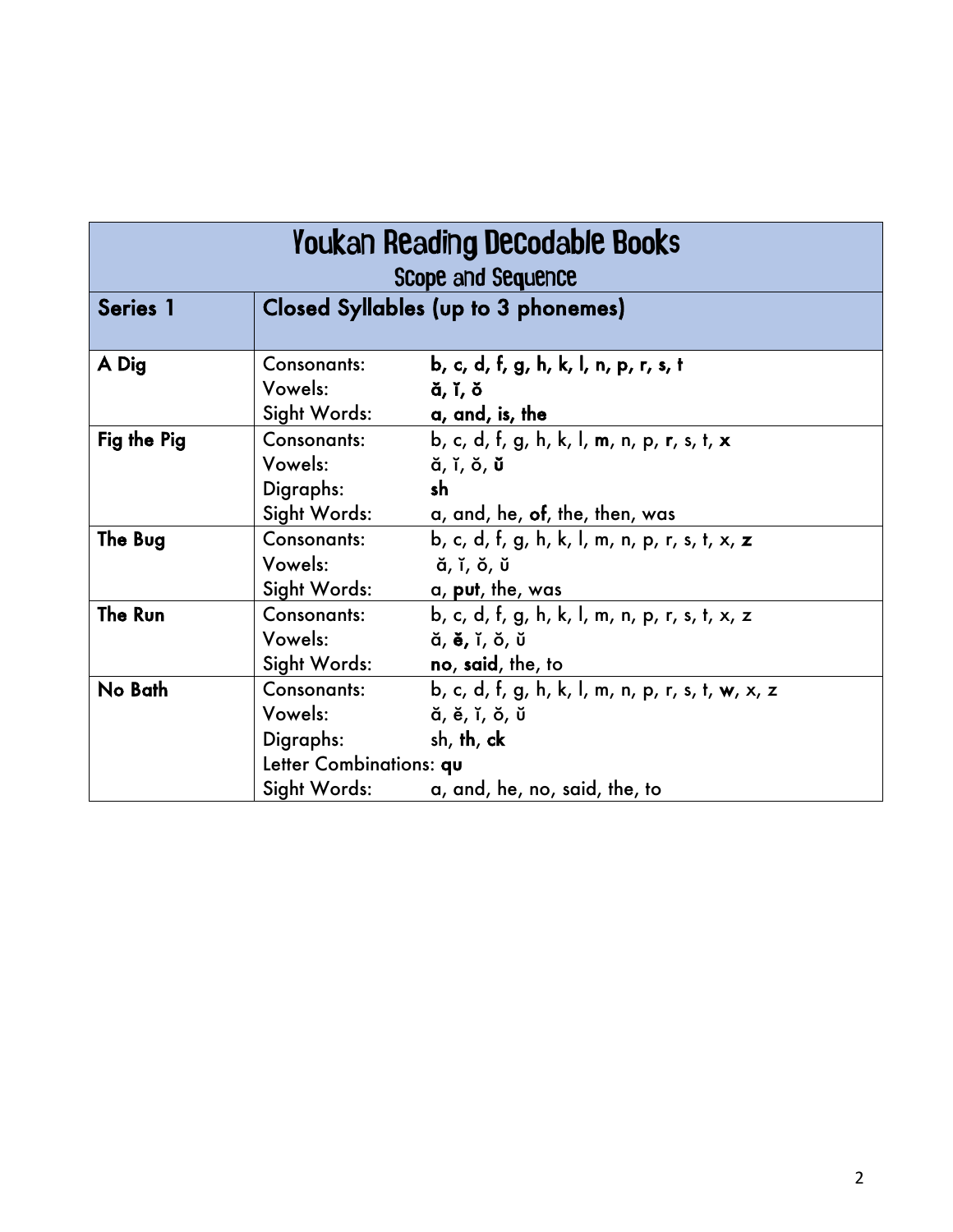| <b>Series 2</b>       |                         | <b>Closed Syllables (up to 4 phonemes)</b>                 |  |
|-----------------------|-------------------------|------------------------------------------------------------|--|
| Rod's Pup             | <b>Consonants:</b>      | b, c, d, f, g, h, k, l, m, n, p, r, s, t, v, w, x, y, z    |  |
|                       | Vowels:                 | ă, ě, ĭ, ŏ, ŭ                                              |  |
|                       | Digraphs:               | sh, th, ck                                                 |  |
|                       | Letter Combinations: qu |                                                            |  |
|                       | Sight Words:            | a, and, of, put, Rod's, the, was                           |  |
| Which is Which        | <b>Consonants:</b>      | b, c, d, f, g, h, k, l, m,                                 |  |
|                       |                         | n, p, r, s, t, v, w, x, y, z                               |  |
|                       | Vowels:                 | ă, ĕ, ĭ, ŏ, ŭ                                              |  |
|                       | Digraphs:               | ch, sh, th, wh, ck                                         |  |
|                       | Letter Combinations: qu |                                                            |  |
|                       | <b>Other Concepts:</b>  | suffix $s; s = z$                                          |  |
|                       | Sight Words:            | a, and, down, have, of, off, put, the, was                 |  |
| Fig, Rod, and         | <b>Consonants:</b>      | b, c, d, f, g, h, k, l, m, n, p, r, s, t, v, w, x, y, z    |  |
| <b>Max Chick-sit</b>  | Vowels:                 | ă, ĕ, ĭ, ŏ, ŭ                                              |  |
|                       | Digraphs:               | ch, sh, th, wh, ck                                         |  |
|                       | Letter Combinations: qu |                                                            |  |
|                       | <b>Other Concepts:</b>  | suffix $s; s = z;$                                         |  |
|                       |                         | double silent consonant                                    |  |
|                       | Sight Words:            | a, and, are, be, by, do, for, go, her, let's my,           |  |
|                       |                         | no, pond, see, said, the, to, was, you                     |  |
| <b>Jill Gets Lost</b> | <b>Consonants:</b>      | b, c, d, f, g, h, j, k, l, m, n, p, r, s, t, v, w, x, y, z |  |
|                       | Vowels:                 | ă, ě, ĭ, ŏ, ŭ                                              |  |
|                       | Digraphs:               | ch, sh, th, wh, ck                                         |  |
|                       | Letter Combinations: qu |                                                            |  |
|                       | <b>Other Concepts:</b>  | suffix $s; s = z;$                                         |  |
|                       |                         | double silent consonant;                                   |  |
|                       |                         | $f, I, s$ rule                                             |  |
|                       | Sight Words:            | a, and, am, here, I, lost, me, OK, pond, ran,              |  |
|                       |                         | see, the, was, what                                        |  |
| Sam the Ram           | <b>Consonants:</b>      | b, c, d, f, g, h, j, k, l, m, n, p, r, s, t, v, w, x, y, z |  |
|                       | Vowels:                 | ă, ĕ, ĭ, ŏ, ŭ                                              |  |
|                       | Digraphs:               | ch, sh, th, wh, ck                                         |  |
|                       | Letter Combinations: qu |                                                            |  |
|                       |                         | all, am, an                                                |  |
|                       | <b>Other Concepts:</b>  | suffix -s; $s = z$ ; double silent consonant;              |  |
|                       |                         | $f, l, s$ rule                                             |  |
|                       | Sight Words:            | a, and, into, of, the                                      |  |
|                       |                         |                                                            |  |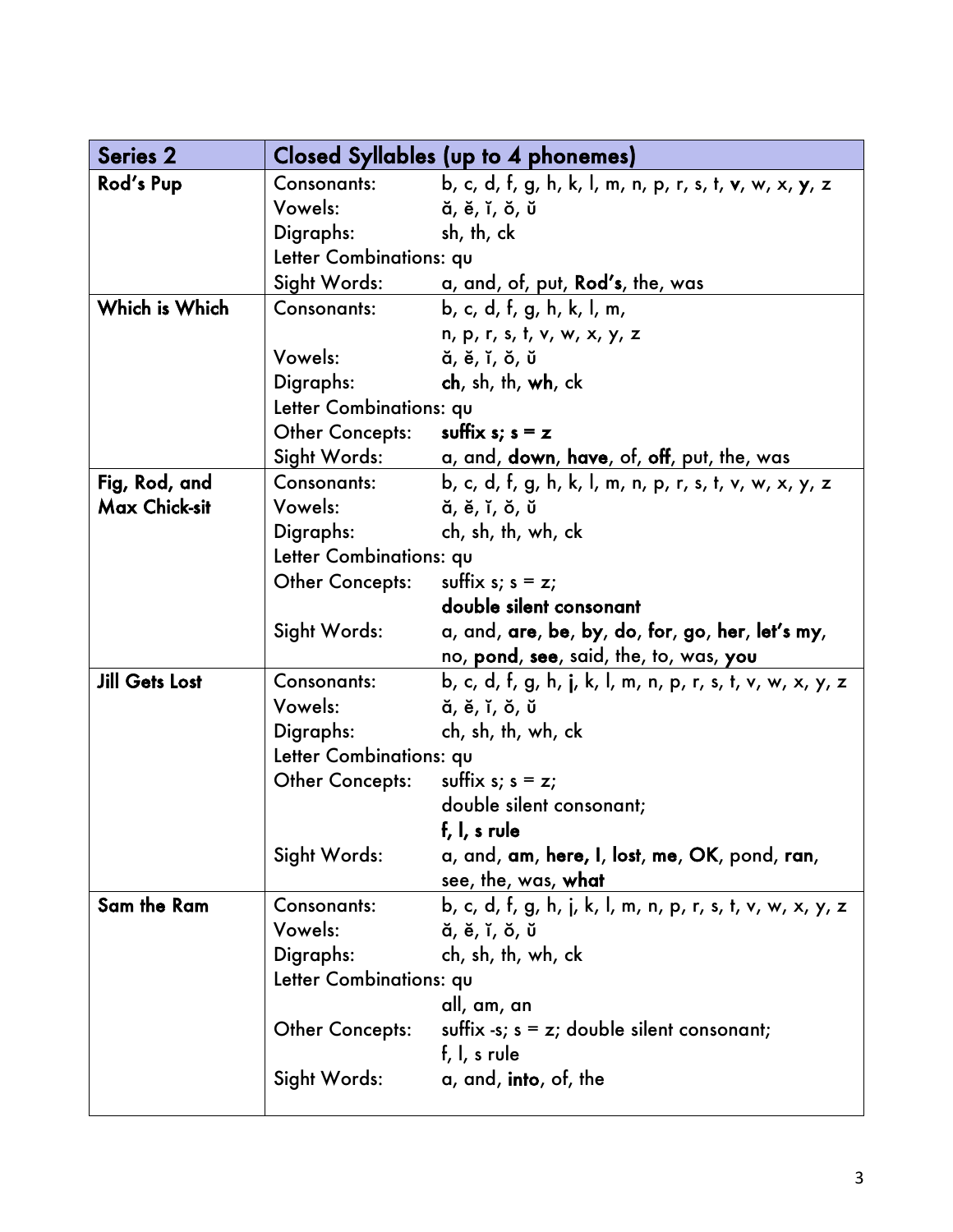| <b>Series 3</b>   | <b>Closed Syllables with Initial and Final blends</b> |                                                            |  |
|-------------------|-------------------------------------------------------|------------------------------------------------------------|--|
| <b>The Blugs</b>  | (up to 6 phonemes)                                    |                                                            |  |
| Ch.1              | <b>Consonants:</b>                                    | b, c, d, f, g, h, j, k, l, m, n, p, r, s, t, v, w, x, y, z |  |
| <b>The Blugs</b>  | Vowels:                                               | ă, ĕ, ĭ, ŏ, ŭ                                              |  |
|                   | Digraphs:                                             | ch, sh, th, wh, ck                                         |  |
|                   | Letter Combinations: qu;                              |                                                            |  |
|                   |                                                       | all, am, an                                                |  |
|                   |                                                       | ang, ing, ong, ung                                         |  |
|                   |                                                       | ank, ink, onk, unk                                         |  |
|                   |                                                       | two letter blends (initial and final)                      |  |
|                   | <b>Other Concepts:</b>                                | suffix -s                                                  |  |
|                   |                                                       | $f, l, s$ rule                                             |  |
|                   | Sight Words:                                          | about, are, be, have, live, planet, they, want             |  |
|                   |                                                       | (a, and, is, the are no longer listed as "sight            |  |
|                   |                                                       | words")                                                    |  |
| Ch. 2: A Junk Van | <b>Consonants:</b>                                    | b, c, d, f, g, h, j, k, l, m, n, p, r, s, t, v, w, x, y, z |  |
|                   | Vowels:                                               | ă, ĕ, ĭ, ŏ, ŭ                                              |  |
|                   | Digraphs:                                             | ch, sh, th, wh, ck                                         |  |
|                   | Letter Combinations: qu                               |                                                            |  |
|                   |                                                       | all, am, an                                                |  |
|                   |                                                       | ang, ing, ong, ung<br>ank, ink, onk, unk                   |  |
|                   |                                                       | īld, īnd, ōld, ōlt, ōst                                    |  |
|                   |                                                       | two letter blends (initial and final)                      |  |
|                   | <b>Other Concepts:</b>                                | suffix -s                                                  |  |
|                   |                                                       | f, I, s rule                                               |  |
|                   | Sight Words:                                          | goes, he, into, like, of, says, see, to, wants             |  |
|                   |                                                       | (a, and, is, the are no longer listed as "sight            |  |
|                   |                                                       | words")                                                    |  |
| Ch. 3: The Snick  | <b>Consonants:</b>                                    | b, c, d, f, g, h, j, k, l, m, n, p, r, s, t, v, w, x, y, z |  |
|                   | Vowels:                                               | ă, ĕ, ĭ, ŏ, ŭ                                              |  |
|                   | Digraphs:                                             | ch, sh, th, wh, ck                                         |  |
|                   | Letter Combinations: qu                               |                                                            |  |
|                   |                                                       | all, am, an                                                |  |
|                   |                                                       | ang, ing, ong, ung                                         |  |
|                   |                                                       | ank, ink, onk, unk                                         |  |
|                   |                                                       | īld, īnd, ōld, ōlt, ōst                                    |  |
|                   |                                                       | two letter blends (initial and final)                      |  |
|                   |                                                       |                                                            |  |
|                   |                                                       |                                                            |  |